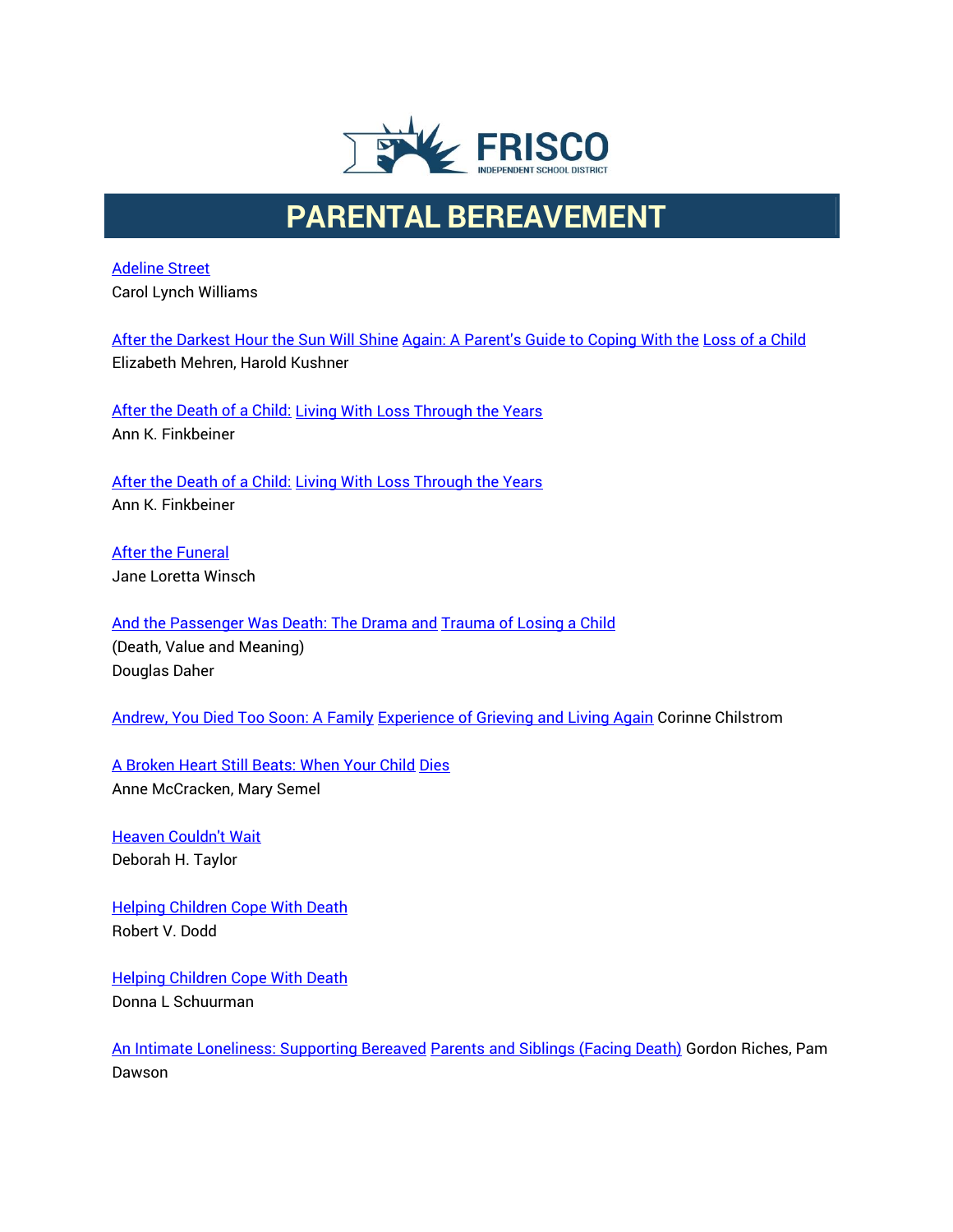[Kirstin's Story: No Place to](http://www.amazon.com/exec/obidos/ASIN/0973137630/griefnet) Stand Jean Jardine Miller

[Living Victims, Stolen Lives:Parents of](http://www.amazon.com/exec/obidos/ASIN/0895032295/griefnet) [Murdered Children Speak to America \(Series:](http://www.amazon.com/exec/obidos/ASIN/0895032295/griefnet) [Death, Value](http://www.amazon.com/exec/obidos/ASIN/0895032295/griefnet) and [Meaning\)](http://www.amazon.com/exec/obidos/ASIN/0895032295/griefnet) Brad Stetson, Series Editor: John D. Morgan

Losing [Malcolm: A Mother's Journey](http://www.amazon.com/exec/obidos/ASIN/1578063396/griefnet) Through [Grief](http://www.amazon.com/exec/obidos/ASIN/1578063396/griefnet) Carol Henderson

Love and [Remembrance:](http://www.amazon.com/exec/obidos/ASIN/1561231045/griefnet) A Childhood Memory Book For the Families [of Children Who](http://www.amazon.com/exec/obidos/ASIN/1561231045/griefnet) Have [Died](http://www.amazon.com/exec/obidos/ASIN/1561231045/griefnet) Margot Kenefick Burkle

[Love Never Dies: A Mother's Journey from Loss](http://griefnet.org/bookstore/sandygoodmanorder.html) [to Love](http://griefnet.org/bookstore/sandygoodmanorder.html) Sandy Goodman

[But Should the Angels Call](http://www.amazon.com/exec/obidos/ASIN/1413418619/griefnet) for Him: A Mother's Journey [Through Grief and Discovery](http://www.amazon.com/exec/obidos/ASIN/1413418619/griefnet) Glenda Pearson

[Children Mourning, Mourning Children](http://www.amazon.com/exec/obidos/ASIN/1560324473/griefnet) Kenneth J. Doka

[Congratulations...It's an Angel: The Gift](http://www.amazon.com/exec/obidos/ASIN/0967206502/griefnet) Of [Talia](http://www.amazon.com/exec/obidos/ASIN/0967206502/griefnet) Sandy Alemian-Goldberg

[The Courage](http://www.amazon.com/exec/obidos/ASIN/0060911859/griefnet) to Grieve Judy Tatelbaum

The Cruelest Death: The [Enigma of Adolescent](http://www.amazon.com/exec/obidos/ASIN/0914783645/griefnet) [Suicide](http://www.amazon.com/exec/obidos/ASIN/0914783645/griefnet) David Lester

Dear Parents: Letters to Bereaved Parents Joy Johnson

The Death of [Adult Children Through the Eyes](http://www.amazon.com/exec/obidos/ASIN/0967133300/griefnet) [of Grieving Parents](http://www.amazon.com/exec/obidos/ASIN/0967133300/griefnet) Ron Gaber, Jeana Bacon

[Dreaming Kevin: The Path](http://www.amazon.com/exec/obidos/ASIN/0741410036/griefnet) To Healing Carla Blowey

Empty Arms: [Coping After Miscarriage,](http://www.amazon.com/exec/obidos/ts/book-similarities/0960945660/griefnet/) [Stillbirth and](http://www.amazon.com/exec/obidos/ts/book-similarities/0960945660/griefnet/) Infant Death Sherokee Ilse, Arlene Appelbaum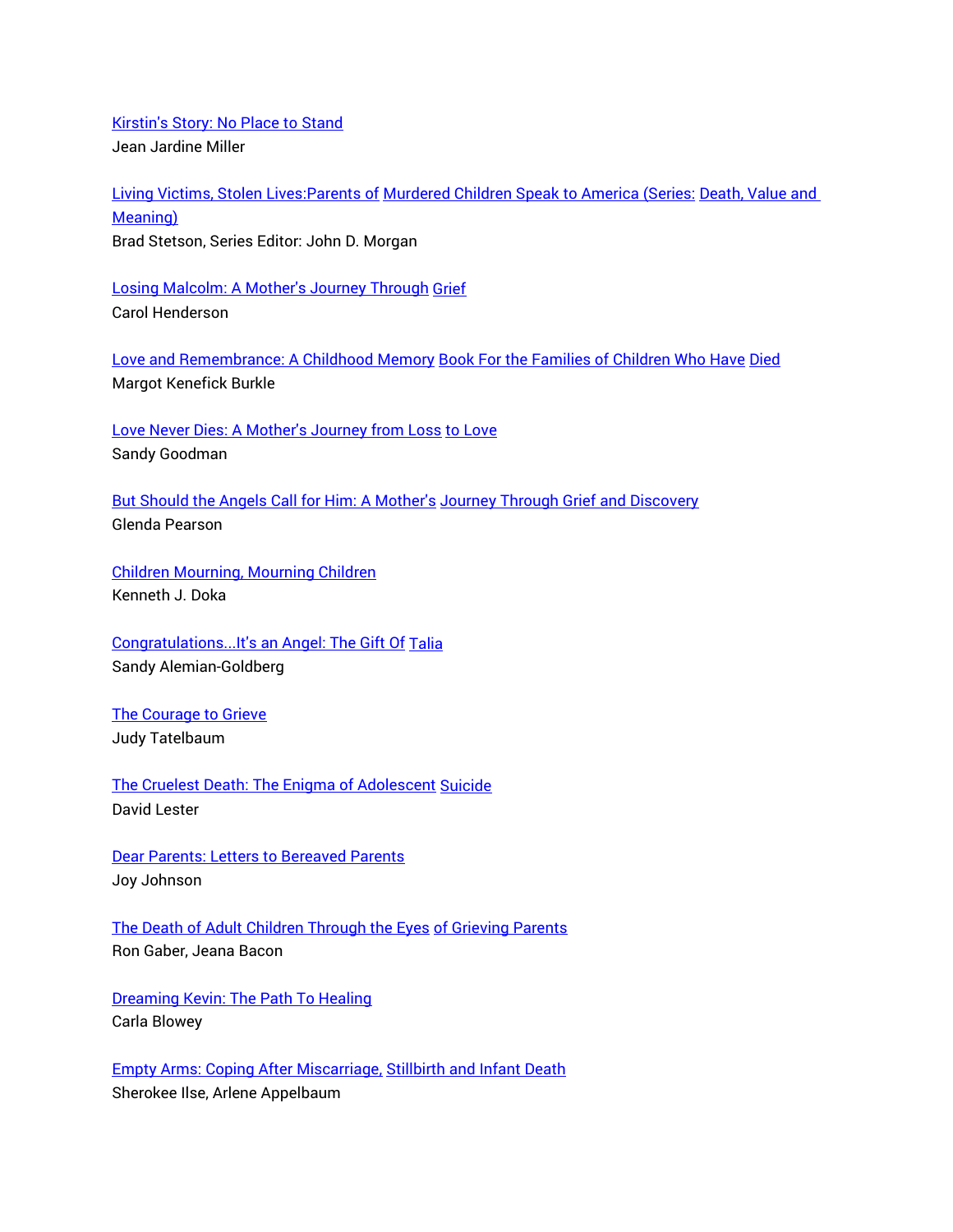[My Journey Back in Thoughts and Poetry](http://www.amazon.com/exec/obidos/ASIN/1582441316/griefnet) Deborah H. Taylor

Not Without [My Daughter](http://www.amazon.com/exec/obidos/ASIN/0312925883/griefnet) Betty Mahmoody, William Hoffer

Our Walk With Elephants : [Surviving the Death](http://www.amazon.com/exec/obidos/ASIN/1413703216/griefnet) [of Adult Children](http://www.amazon.com/exec/obidos/ASIN/1413703216/griefnet) Peggy Y. Ph.D Boone

Remember Lee: The [End Is the Beginning:](http://www.amazon.com/exec/obidos/ASIN/1561230200/griefnet) [A Touching Story About](http://www.amazon.com/exec/obidos/ASIN/1561230200/griefnet) the Unexpected Loss [of a Child](http://www.amazon.com/exec/obidos/ASIN/1561230200/griefnet) Linda Musser

[Roses in December: Finding Strength Within](http://www.amazon.com/exec/obidos/ASIN/1565078586/griefnet) [Grief](http://www.amazon.com/exec/obidos/ASIN/1565078586/griefnet) Marilyn Willett Heavilin

[Sacred Wound: Healing From the Death](http://www.amazon.com/exec/obidos/ASIN/193078211X/griefnet) of a [Child](http://www.amazon.com/exec/obidos/ASIN/193078211X/griefnet) Lois Gold

[Sanity and Grace: A Journey of Suicide,](http://www.amazon.com/exec/obidos/ASIN/1585422606/griefnet) [Survival and](http://www.amazon.com/exec/obidos/ASIN/1585422606/griefnet) Strength Judy Collins

[Saving Elijah](http://www.amazon.com/exec/obidos/ASIN/039914630X/griefnet) Fran Dorf

[Slices Of Sunlight, A Cookbook of](http://www.amazon.com/exec/obidos/ASIN/0967674026/griefnet) Memories: Remembrances of [The Children We Held](http://www.amazon.com/exec/obidos/ASIN/0967674026/griefnet) Alice J. Wisler

[Soaring Into the Storm: A](http://www.amazon.com/exec/obidos/ASIN/1887703004/griefnet) Book about Those Who Triumph [Over Adversity](http://www.amazon.com/exec/obidos/ASIN/1887703004/griefnet) Alison Asher, Richard A. Brown

[The Fall of a](http://www.amazon.com/exec/obidos/ts/book-similarities/0895031574/griefnet/) Sparrow: Of Death and Dreams [and Healing](http://www.amazon.com/exec/obidos/ts/book-similarities/0895031574/griefnet/) Kent L. Koppelman

[Finding Your Way After Your Child Dies](http://www.amazon.com/exec/obidos/ASIN/0877937001/griefnet) Phyllis Vos Wezeman, Kenneth R. Wezeman

Five Cries of [Grief: One Family's Journey to](http://www.amazon.com/exec/obidos/ASIN/0806629878/griefnet) Healing After [the Tragic Death of](http://www.amazon.com/exec/obidos/ASIN/0806629878/griefnet) a Son Merton P. Strommen, A. Irene Strommen (Contributor), Irene Strommen

For You from [Sascha: Old and New Thoughts](http://www.amazon.com/exec/obidos/ASIN/1893652181/griefnet) of Comfort [and Understanding for Healing from](http://www.amazon.com/exec/obidos/ASIN/1893652181/griefnet) [Grief](http://www.amazon.com/exec/obidos/ASIN/1893652181/griefnet) Sascha Wagner